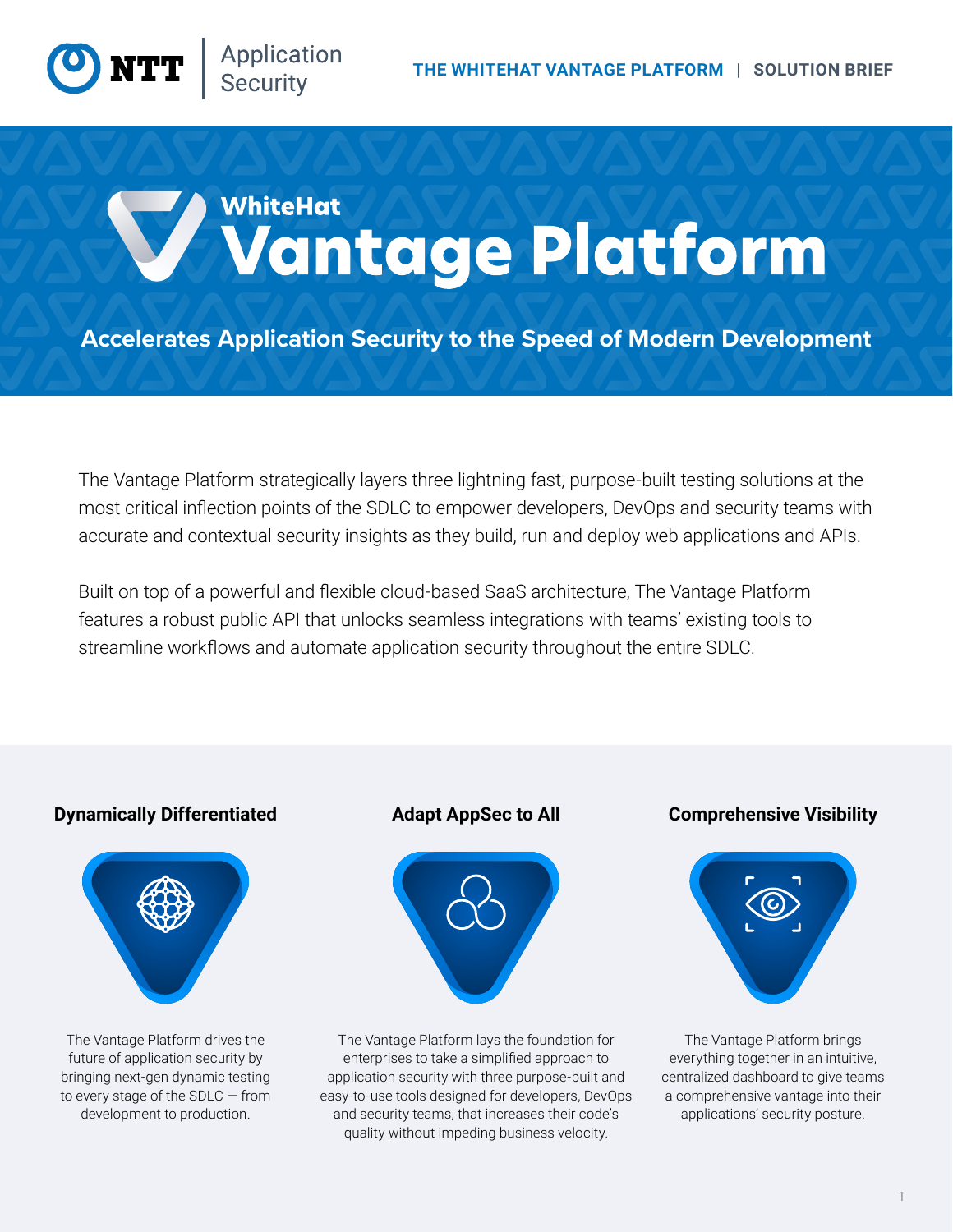## **The Vantage Platform**

The Vantage Platform leverages the power of Software-as-a-Service (SaaS) to orchestrate three purpose-built application security solutions that give enterprises an unprecedented ability to inspect, prevent and detect exploitable vulnerabilities at each stage of the SDLC.





Vantage Inspect powered by ShiftLeft blends SCA, SAST and Infrastructure-as-Code technologies to comprehensively inspect an application's source code, Open Source libraries and infrastructure. Vantage Inspect plugs directly into the code repository, enabling developers to secure code earlier in development and ensure critical vulnerabilities are not deployed into pre-production.

# **Vantage Prevent**

Vantage Prevent introduces a patented, revolutionary Directed DAST technology that unlocks the ability for Developers and DevOps teams to integrate functional and dynamic security testing at each step of the development cycle and prevent exploitable vulnerabilities from reaching production.

# **Vantage Detect**

Vantage Detect evolves traditional DAST technology to account for how modern applications are built and interacts with APIs to give security teams a last line of defense against breaches. Vantage Detect continuously simulates a variety of attacks from the perspective of a hacker to uncover exploitable vulnerabilities quickly and accurately in pre-and post-production environments.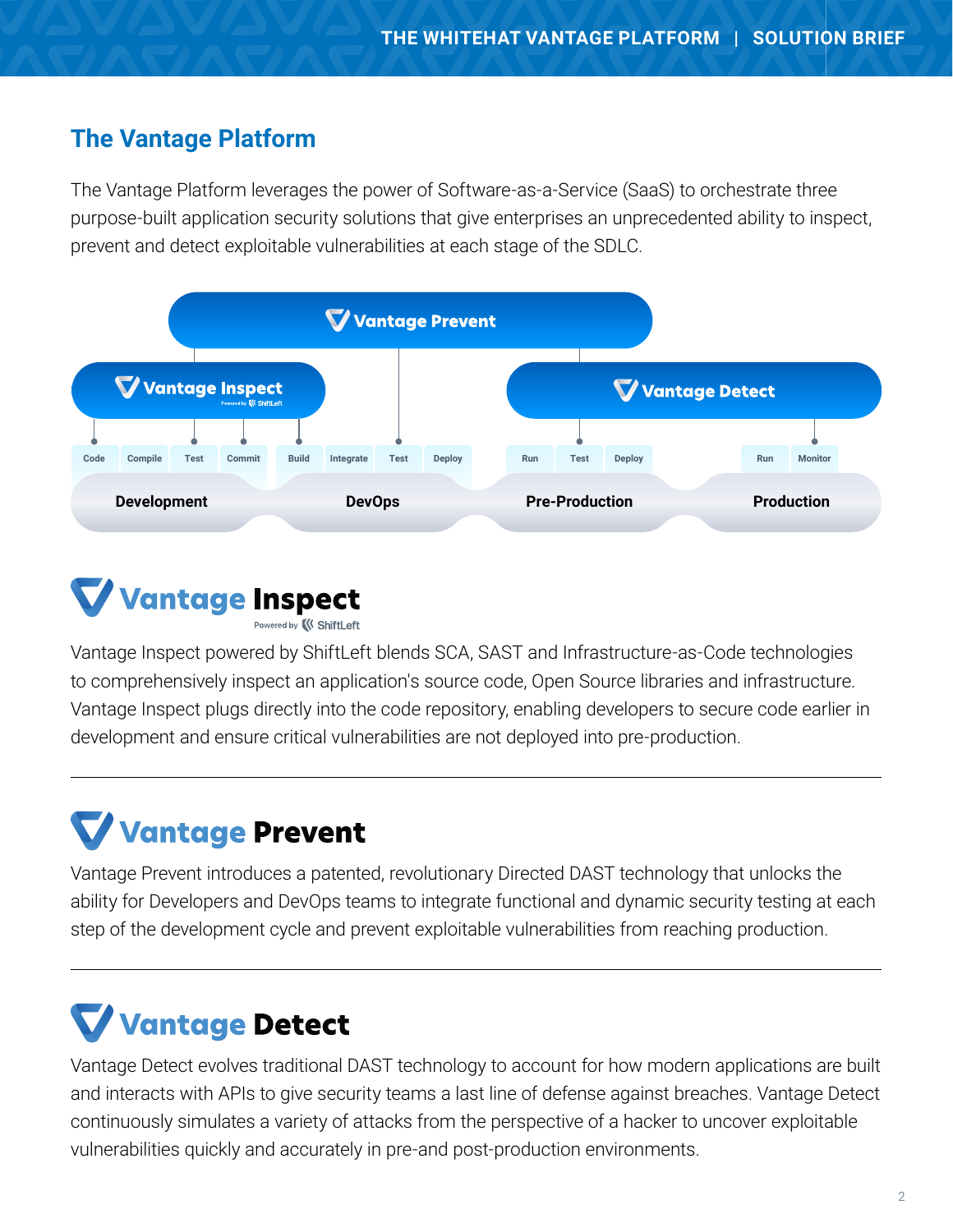# **The Vantage Platform is Designed to be SAFE**

**Streamlined. Accurate. Fast. Everywhere.**



## **Streamlined**

- » Easily perform accurate security testing, no matter where you operate within the SDLC
- » Open API allows teams to build custom integrations with developers, DevOps and security teams' preferred tech stack.
- » Automated workflow integrations speed up remediation cycles and integrate security results directly with common tracking systems



### **Accurate**

- » Limits the noise with low false-positives and proof-based evidence collection
- » Driven by data science with over 20 years of application security data
- » Broad coverage for OWASP and benchmark tested



### **Fast**

- » Run scans that can be measured in minutes— not days
- » Reconnaissance quickly discovers attack surface utilizing crawling, probing and functional tests as input
- » Speed-to-results for all use cases, providing timely information to remediate or mitigate



### **Everywhere**

- » Strategically layered application security testing at the most critical inflection points of the SDLC  $-$  locally or in the cloud
- » Secure code in any environment, whether locally, within build pipelines or fully deployed into production
- » Cloud-based SaaS platforms integrates results from layered testing solutions delivering powerful insights accessible via the user interface or APIs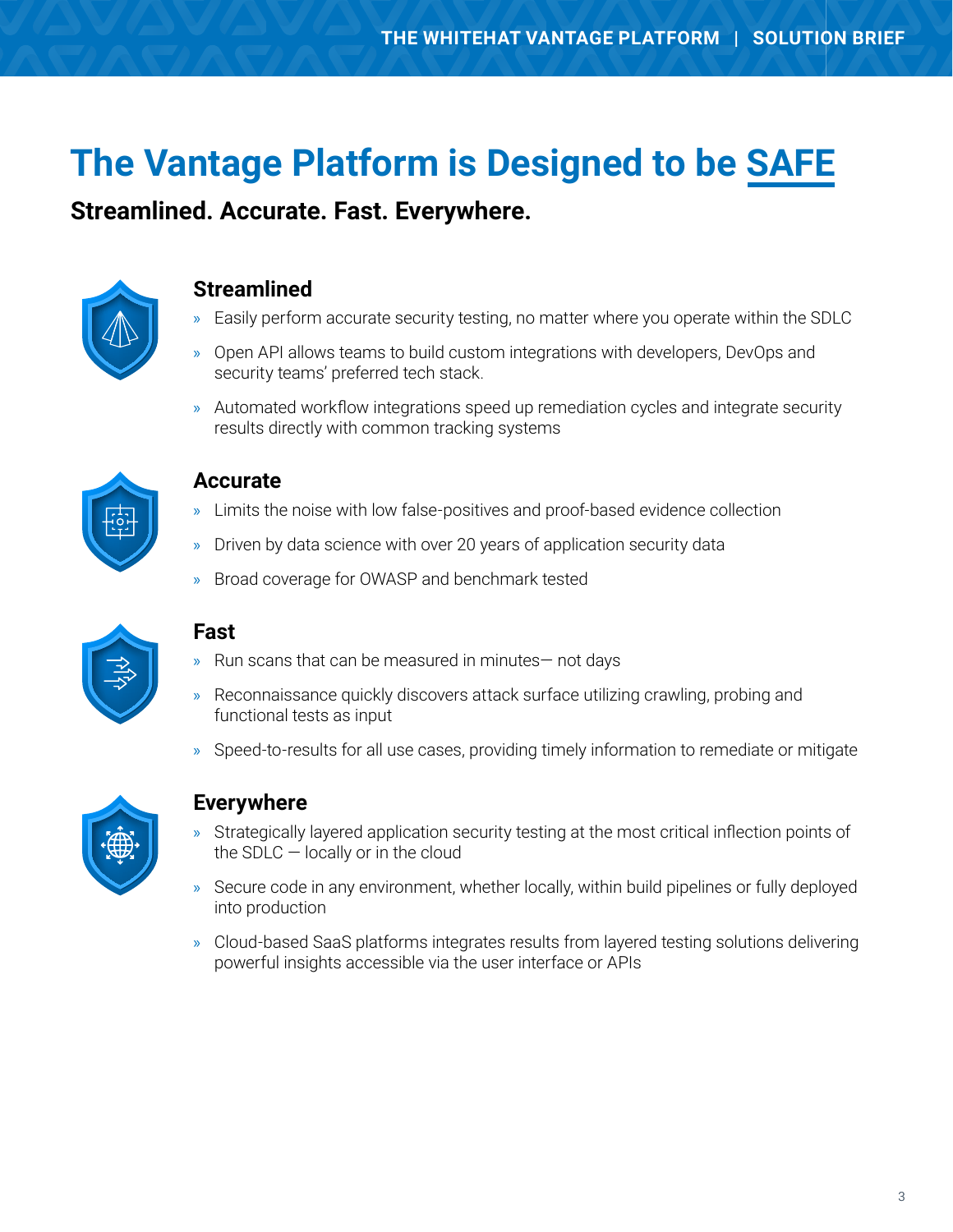

Powered by **K ShiftLeft** 

Vantage Inspect Powered by ShiftLeft combines the functionalities of industry-leading SCA, SAST and Infrastructure-as-Code to give developers real-time security feedback directly within their native code repository. Vantage Inspect helps ensure source code vulnerabilities are remediated before integrating into DevOps' CI/CD pipelines while also educating developers to produce higher quality code.

#### **Key Features & Functionalities**

- ✓ Source Code Analysis (SCA)
- ✓ Static Application Security Testing (SAST)
- ✓ Infrastructure-as-Code (IaC) functionality for cloud-native application development
- $\checkmark$  Test beyond source code  $-$  identify business logic flaws, data leakage and insider threats
- ✓ Improves compliance and risk management
- $\checkmark$  Incremental scans give developers security feedback in minutes  $-$  not hours
- ✓ Real-time and contextual security analysis delivered natively

# **Vantage Prevent**

Powered by its patented and revolutionary Directed-DAST technology, Vantage Prevent brings next-gen dynamic security testing to every stage of the SDLC and empowers developers with the ability to simultaneously run dynamic security scans alongside functional testing as applications are built and integrated into DevOps' CI/CD pipeline.

### **Key Features & Functionalities**

- $\checkmark$  Dynamic testing completed in minutes  $-$  not days  $-$  everywhere throughout the SDLC
- ✓ Developer-directed DAST integrates security testing with functional and QA testing
- ✓ Native API testing
- ✓ Language and platform agnostic
- ✓ Quickly test incrementally or scan an entire application in local developer environments